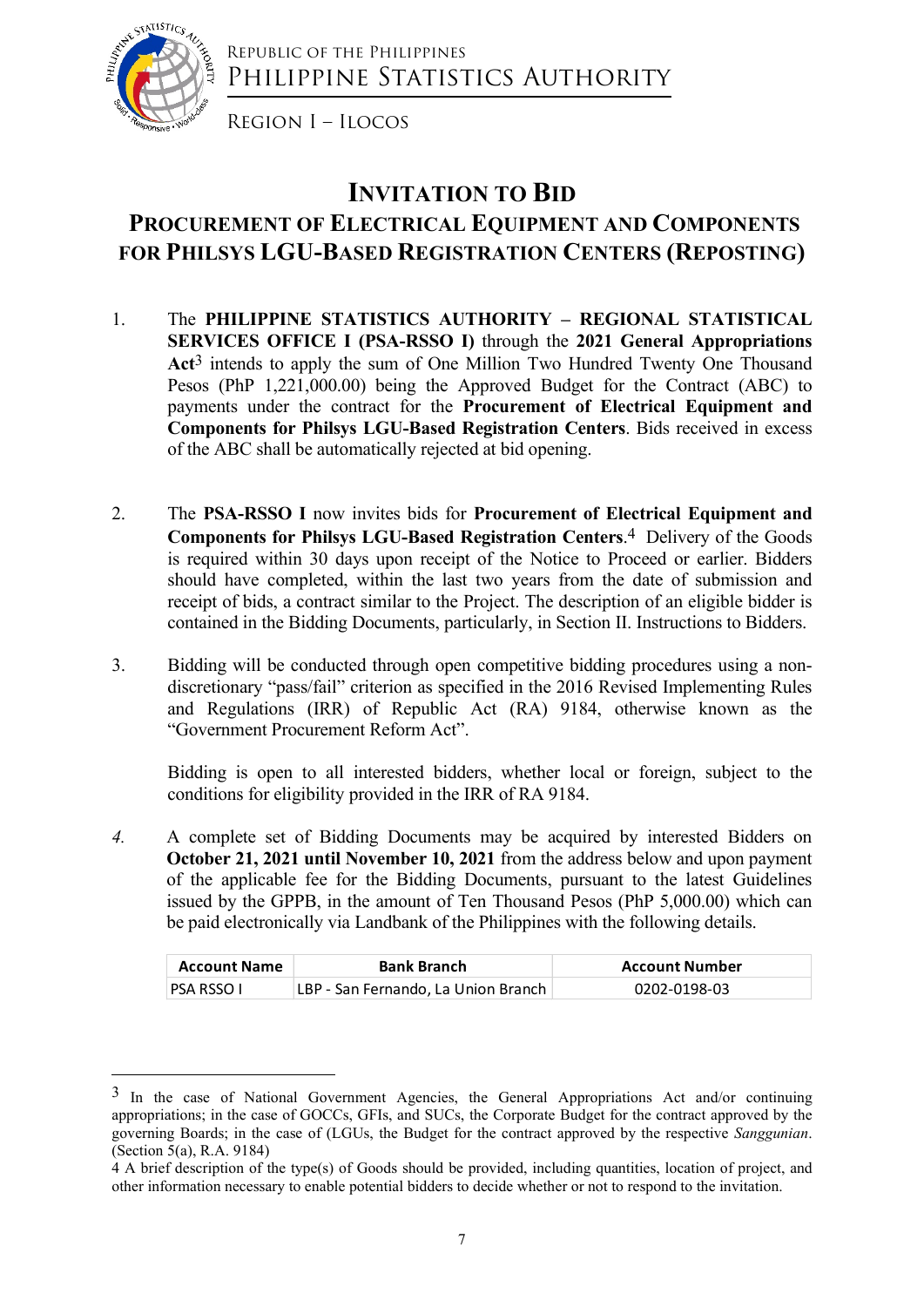Proof of Payment/Deposit should also be emailed at psa\_rsso1\_bac@yahoo.com not later than the deadline of submission of bids at 9:00 am on November 10, 2021

It may also be downloaded free of charge from the website of the Philippine Government Electronic Procurement System (PhilGEPS) and the website of the Procuring Entity, provided that Bidders shall pay the applicable fee for the Bidding Documents not later than the submission of their bids.

- 5. Interested bidders may obtain further information from ROBAC Secretariat at Tel. No. (072) 888-2582 and inspect the Bidding Documents at the address given below from 8:00 AM to 5:00 PM.
- 6. The PSA-RSSO I will hold a Pre-Bid Conference5 on October 29, 2021, 9:00 AM at PSA-RSSO I Conference Room, San Fernando City, La Union which shall be open to prospective bidders via online thru Google Meet with following link meet.google.com/dok-pygu-uvv.
- 7. Bidders will submit their bids using a two-factor security procedure consisting of an archive format compression and password protection at psa rsso1 bac@yahoo.com and disclose the password for accessing their respective bid submission only during the actual bid opening. Creation of folders for the bid will follow provision of sealing and marking of Bids specially 20.1 of Section II Instruction to Bidders providing separate password for technical and financial component. Bids received in our e-mail signifies duly receipt of the bid by our BAC Secretariat. All Bids must be accompanied by a bid security in any of the acceptable forms and in the amount stated in ITB Clause 18.

Bid opening shall be on November 11, 2021, 9:00 AM at PSA-RSSO I Conference Room, San Fernando City, La Union. Bids will be opened via online thru Google Meet with following link meet.google.com/pop-tvkb-koh in the presence of the bidders who will be joining online. Late bids shall not be accepted.

- 8. The PSA-RSSO I reserves the right to reject any and all bids, declare a failure of bidding, or not award the contract at any time prior to contract award in accordance with Section 41 of RA 9184 and its IRR, without thereby incurring any liability to the affected bidder or bidders. **nancial component. Bids received in our e-mail signifies duly receipt of the bid by<br>
ur BAC Secretariat. All Bids must be accompanied by a bid security in any of the<br>
cceptable forms and in the amount stated in ITB Claus Exercisant.** All Bids must be accompaned by a bid security in any of the accordance of the amount stated in ITB Clause 18.<br>Bid opening shall be on November 11, 2021, 9:00 AM at PSA-RSSO I Conference Room, San Fernando Cit
- 9. All payments pertaining to monetary forms of bid security and performance security can be paid electronically via Landbank of the Philippines with the following details.

| <b>Account Name</b> | <b>Bank Branch</b>                  | <b>Account Number</b> |
|---------------------|-------------------------------------|-----------------------|
| PSA RSSO I          | LBP - San Fernando, La Union Branch | 0202-0198-03          |